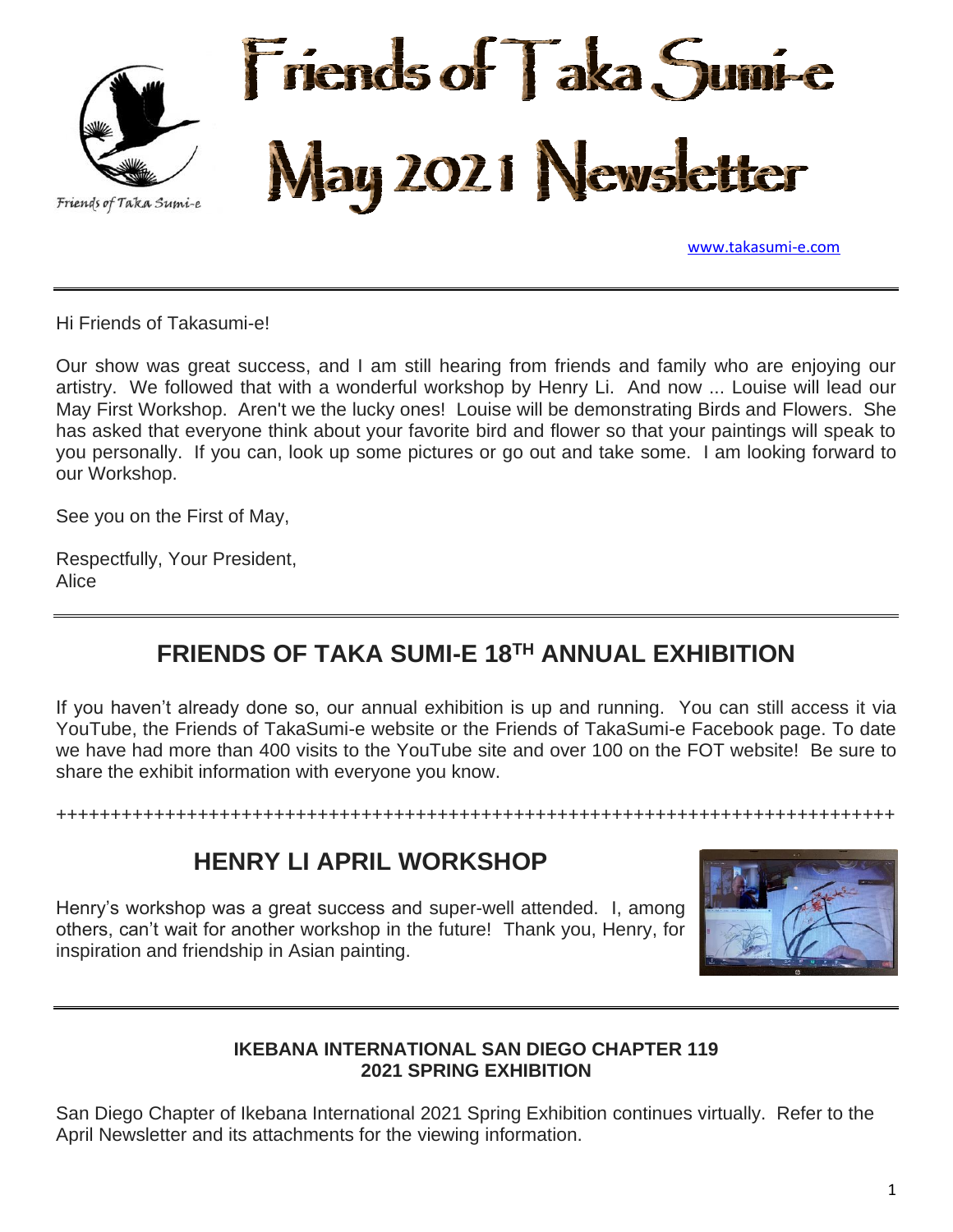# **MAY WORKSHOP**



Louise Rendich leads the way this month with birds and flowers. Select your favorite flower(s) and bird(s), bring a sample or two and, after a brief demonstration, we'll paint and socialize! Toward the end of the gathering, let's regroup to share our beautiful works with each other. Louise brings joy and whimsey to her artwork so it will be a delightful morning.



# **WORKSHOPS – OUTREACH** *STILL***!**

### *Hi, Friends of Taka Sumí-e members – It's embarrassing that I have to ask again and again!*

We have a tentative schedule for the next two years of workshop demonstrations only partially filled. **Members who have not led a workshop before are being asked to step up to demonstrate at the workshops to give the hard-working members who always demonstrate a break. But if you can or want to demonstrate, even though you have done so before, please do so. We have about 16 months to fill and we need a couple of standby members in case of emergency cancellations, besides Cliff. The dates in YELLOW need to be filled!**

If you know **what subject matter** that you want to demonstrate, please let me know, and the **two months that you choose**. If the first month you choose is filled, then the second month will be yours unless it, too, is filled. By next spring we should be back in Room 104, but if you have problems with ZOOM setup, Cliff Brown, our expert, is doing ZOOM training soon and will kindly answer any questions or assist with your problem with it. I will be buying a holder for the cellphone or tablet so you can borrow it.

Choose a month next year if you need practice time. Every organization has worker bees but, oncein-a-while, every member should pitch in. Many of us will never be as good as Sensei but we can share our knowledge and skill. Choose a subject that you really like, and it will show in your presentation.

When the time is close to your workshop, please get your handouts, if any, to Gaye Lingley [\(ralsgal@gmail.com\)](mailto:ralsgal@gmail.com) so we can give them to the members before your demonstration.

Thank you for your help so I can complete the list with names in the next few weeks.

Sincerely,

Tina Matchett, Workshop Coordinator [\(rainy4275@yahoo.com\)](mailto:rainy4275@yahoo.com)

Tentative schedule

| <b>DATE</b> | <b>NAME</b>          | <b>SUBJECT</b>                            | COST/FEE |
|-------------|----------------------|-------------------------------------------|----------|
| 2021        |                      |                                           |          |
| March       | <b>Cliff Brown</b>   | Petunias                                  |          |
| April 3     | Henry Li             | Orchids, misty mountains; streams & trees | \$150    |
| May 1       | Louise Rendich       | <b>Birds and Flowers</b>                  |          |
| June 5      | <b>Stephen Smith</b> | <b>Roses</b>                              |          |
| July 3      | Fawn Leone           | Landscape mountains; stream & trees       |          |
| August 7    | Naoko Ozaki          |                                           |          |